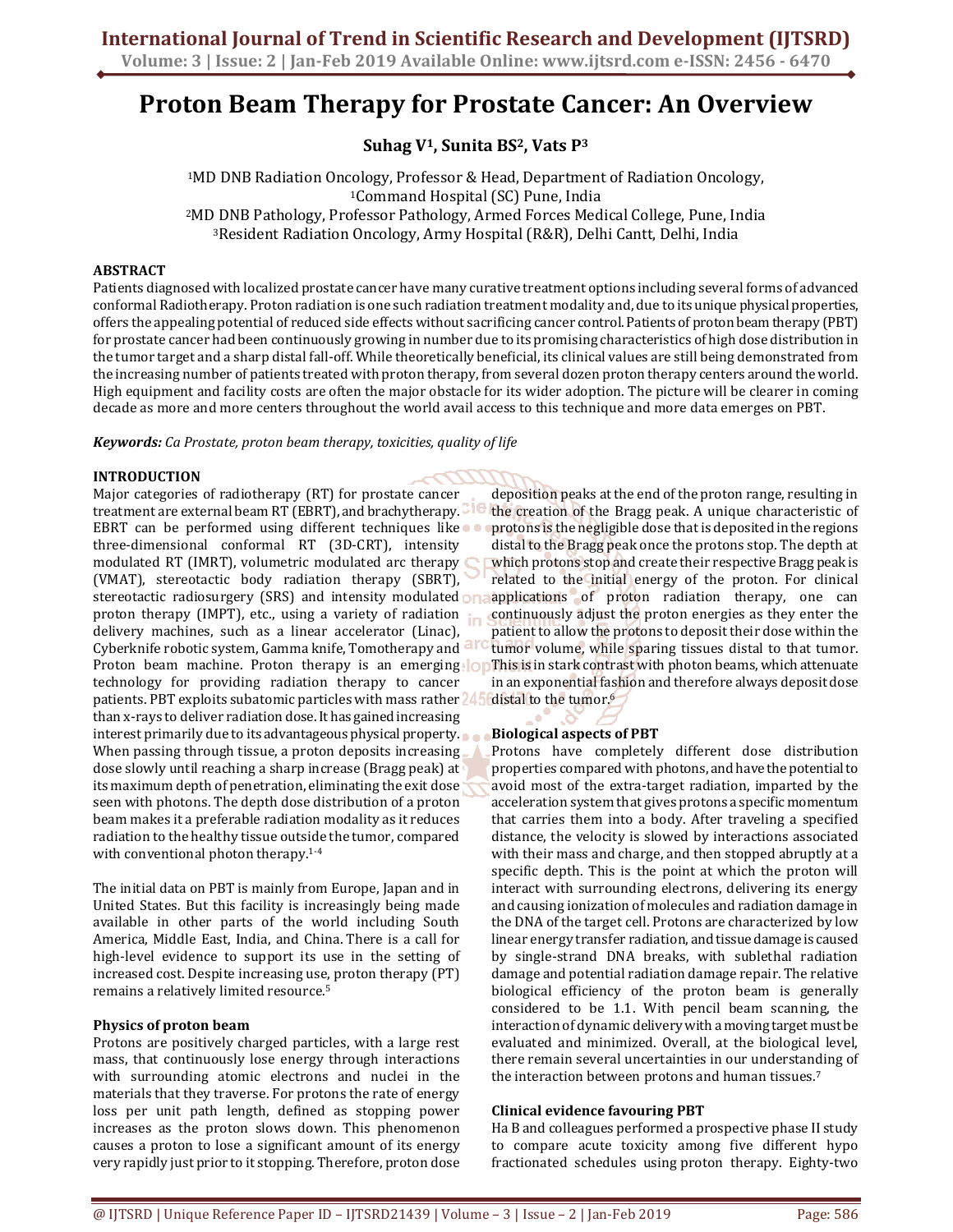#### International Journal of Trend in Scientific Research and Development (IJTSRD) @ www.ijtsrd.com eISSN: 2456-6470

patients with T1-3bN0M0 prostate cancer were randomized to one of five arms: Arm 1, 60 cobalt gray equivalent (CGE)/20 fractions/5 weeks; Arm 2, 54 CGE/15 fractions/5 weeks; Arm 3, 47 CGE/10 fractions/5 weeks; Arm 4, 35 CGE/5 fractions/2.5 weeks; and Arm 5, 35 CGE/5 fractions/4 weeks. These arms were categorized into the moderate hypo fractionated (MHF) group (52 patients in Arms 1-3) and the extreme hypo fractionated (EHF) group (30 patients in Arms 4-5). At a median follow-up of 7.5 years, 7-year biochemical failure-free survival (BCFFS) was 76.2% for the MHF group and  $46.2\%$  for the EHF group ( $p = 0.005$ ). The 7-year BCFFS of the MHF and EHF groups were 90.5 and 57.1% in the low-risk group (p = 0.154); 83.5 and 42.9% in the intermediate risk group ( $p = 0.018$ ); and 41.7 and 40.0% in the high risk group ( $p = 0.786$ ), respectively. The authors concluded that the efficacy of EHF is potentially inferior to that of MHF and that further studies are warranted, therefore, to confirm these findings.<sup>8</sup>

Arimura T et al evaluated the efficacy and adverse events of PBT alone for prostate cancer patients (n=218) with intermediate- and high-risk disease. Patients were treated with PBT following one of the following protocols: 74 Gray (GyE) with 37 fractions (fr) (74 GyE/37 fr), 78 GyE/39 fr, and 70 GyE/28 fr. The 5-year progression-free survival rate in the intermediate- and high-risk groups was 97% and 83%, respectively ( $p = 0.002$ ). The rate of grade 2 or higher late gastrointestinal toxicity was 3.9%, and a significant increased incidence was noted in those who received the 78 GyE/39 fr protocol (*p* < 0.05). Grade 2 or higher acute and late genitourinary toxicities were observed in 23.5% and 3.4% of patients, respectively. The authors concluded that PBT monotherapy can be a beneficial treatment for localized **in** prostate cancer. Furthermore, it can preserve the quality of arc life of these patients.<sup>9</sup>  $|o|$ 

Pan HY and colleagues compared the toxicities and cost of proton radiation with intensity-modulated radiotherapy (IMRT) for prostate cancer among men younger than 65 years of age with private insurance. A total of 693 proton therapy patients were matched to 3,465 IMRT patients. Proton therapy patients had a lower risk of composite urinary toxicity (33% v 42% at 2 years;  $P < .001$ ) and erectile dysfunction (21% v 28% at 2 years; P < .001), but a higher risk of bowel toxicity (20% v 15% at 2 years;  $P =$ .02). Mean radiation cost was \$115,501 for proton therapy patients and \$59,012 for IMRT patients ( P < .001). It was found that among younger men with prostate cancer, proton radiation was associated with significant reductions in urinary toxicity but increased bowel toxicity at nearly twice the cost of IMRT.<sup>10</sup>

Iwata H and coworkers conducted a multi-institutional retrospective survey of the long-term outcomes of PBT for prostate cancer in Japan. There were 215, 520, and 556 patients in the low-risk, intermediate-risk, and high-risk groups, respectively. The median follow-up period of surviving patients was 69 months (range: 7-107). Among all patients, 98.8% were treated using a conventional fractionation schedule and 1.2% with a hypofractionation schedule; 58.5% and 21.5% received neoadjuvant and adjuvant androgen deprivation therapy, respectively. The 5 year biochemical relapse-free survival (bRFS) and overall survival rates in the low-risk, intermediate-risk, and highrisk groups were 97.0%, 91.1%, and 83.1%, and 98.4%, 96.8%, and 95.2%, respectively. The incidence rates of grade

2 or more severe late gastrointestinal and genitourinary toxicities were 4.1% and 4.0%, retrospectively. This study suggested that PBT is effective and well-tolerated for prostate cancer.<sup>11</sup>

Ho CK and colleagues investigated long-term outcomes for men ≤60 years old treated with PBT alone in 254 patients. Patients received 76-82 Gy at 2 Gy/fraction or 70-72.5 Gy at 2.5 Gy/fraction. Median follow-up for the cohort was 7.1 years; 7-year biochemical-free survival was 97.8%. Eight men experienced biochemical progression, including one who died of disease 9 years after treatment. Potency was 90% at baseline and declined to 72% at the first-year followup, but declined to only 67% at 5 years. Only 2% of patients developed urinary incontinence requiring pads. The bowel habits mean score declined from a baseline of 96 to 88 at 1 year, which improved over the following years to 93 at 5 years. This study concluded that young men with prostate cancer continue to have excellent results with respect to 7 year biochemical control and 5-year erectile function, without clinically significant urinary incontinence 5 years after proton therapy.<sup>12</sup>

In another study (Nakajima K et al, 2018) to evaluate differences in acute toxicity among patients with localized Prostate cancer treated with either conventional fractionated proton therapy (CFPT) or HFPT, a total of 526 eligible patients were analyzed. The patients received 74 gray relative biological effectiveness equivalents [Gy (RBE)]/37 fractions for low-risk patients and 78 Gy (RBE)/39 fractions for intermediate- and high-risk patients in the CFPT group ( $n = 254$ ) and 60 Gy (RBE)/20 fractions for low-risk and 63 Gy (RBE)/21 fractions for intermediateand high-risk patients in the HFPT group (n = 272). No grade ≥3 acute toxicity was observed in either group. Among acute genitourinary toxicities, grade 2 rates were 15%  $(n = 38)$  in CFPT and 5.9%  $(n = 16)$  in HFPT  $(P \le 0.001)$ . There were no significant differences in acute gastrointestinal toxicity between the two groups. This study demonstrated the safety of HFPT for localized Prostate cancer patients in terms of acute toxicity. <sup>13</sup>

### **Conclusion**

Despite the favorable results, PBT for prostate cancer has been a subject of controversy over the past two decades. Because of its dosimetric advantages when compared to conventional radiation, PBT has the potential to improve the therapeutic ratio in the management of prostate cancer by decreasing toxicity and improving disease control. Nevertheless, its higher costs and the current lack of uniform evidence documenting improved clinical outcomes have led some to question its cost-effectiveness.<sup>14,15</sup> Though most retrospective studies concluded that PBT can be a suitable treatment option for localized prostate cancer. Future research should include more patients and longer follow-up schedules to clarify the definitive role of PBT.

### **References**

- [1] Wang D. A critical appraisal of the clinical utility of proton therapy in oncology. Med Devices (Auckl) 2015; 8: 439–446. doi: 10.2147/MDER.S65594
- [2] Deville C. Proton Beam Therapy. In: Jack H. Mydlo, Ciril J. Godec, eds. Prostate Cancer: Science and clinical practice, 2nd edn. Academic Press 2016: p423-31. Available from: (http://www.sciencedirect.com/ science/article/pii/B9780128000779000463)